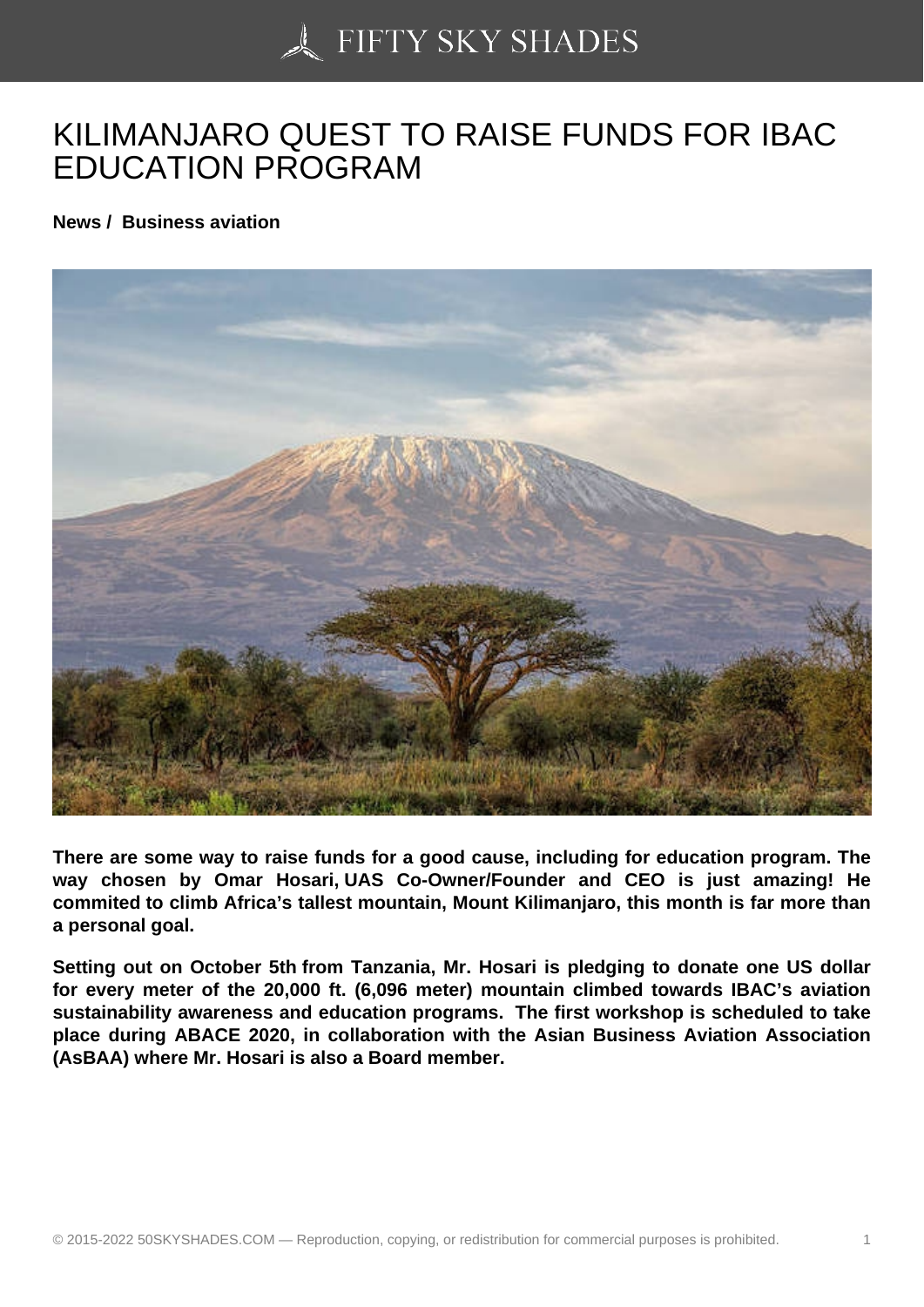

"Our industry has a responsibility to find solutions which will ensure longevity for the sector, but even more importantly, to contribute to protect the planet's future," Mr Hosari said.

"Aviation, especially business aviation, where our company has been active for two decades, is regularly criticised for its carbon footprint. We are making great strides in identifying ways to reduce emissions with the aim of becoming more carbon neutral to reduce the environmental impact - with sustainable aviation fuel and the terrific initiative from the SAF Coalition leading the charge."

"Being able to play a small part by dedicating this climb to aviation sustainability and help demonstrate the leading role we all play as stakeholders in business aviation is my privilege. There are many in our industry who can help influence change. If my climb can contribute to that effort, I will be immensely proud."

Kurt Edwards, Director General for the International Business Aviation Council (IBAC), stated: "We commend Mr. Hosari for his dedication to take on this monumental feat of climbing Mt. Kilimanjaro, and for his charitable spirit to support our sustainable educational efforts for the business aviation industry. IBAC, with the Sustainable Aviation Fuels (SAF) coalition, is currently focused on increasing awareness and availability of SAF that blends with other fuels without restrictions. The funds generated by Mr. Hosari's climb will help us further build our awareness campaign and other sustainability efforts.

We wish Mr. Hosari a safe and successful trek, and thank him for his generosity," added Mr. Edwards.